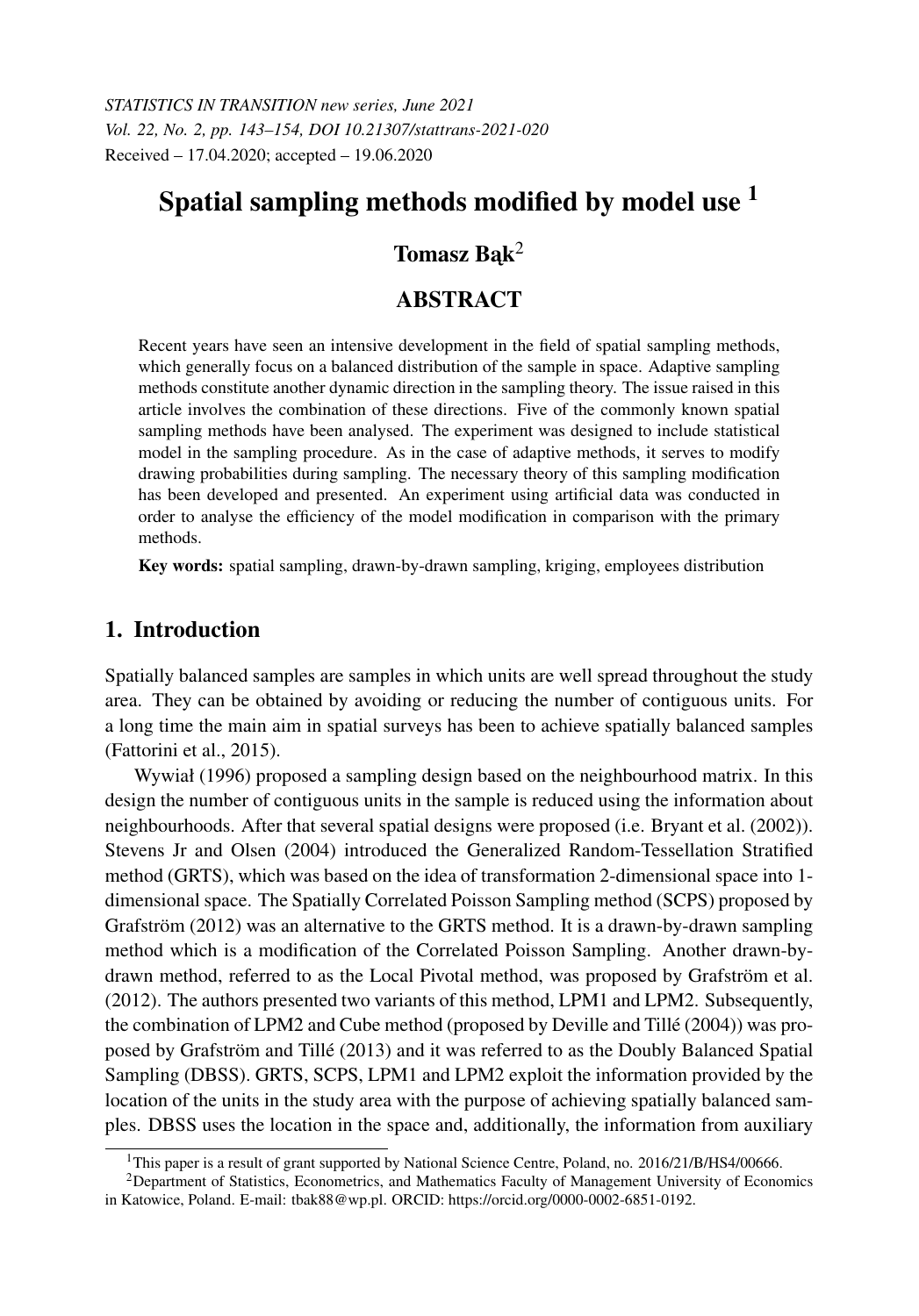variables. It leads to a sample which is doubly balanced: spatially balanced and balanced with respect to the auxiliary variables.

Another approach to sampling from the space was proposed by (Thompson and Seber, 1996), who developed an adaptive sampling. In adaptive sampling methods, the sampling design may depend on the values of the survey variable which are observed during sampling. Primarily adaptive sampling designs were divided into two stages of sampling (Thompson and Seber, 1996). In the first stage a 'classical' sampling design, i.e. simple random sampling or stratified sampling is used. In the second stage, some additional elements which fulfilled a certain condition are added to the sample. The second stage is the adaptive part of sampling in the strict sense. Thompson (2006) introduced a new flexible class of adaptive sampling designs - Adaptive Web Sampling. In this method the second stage of sampling is redefined. With a certain probability the adaptive procedure is performed, otherwise a fixed (non-adaptive) design is used.

Model modification of spatial sampling is divided into two stages, as well as the adaptive sampling design. In the first stage it uses the primary sampling method in the way it was defined. In the experiment well-known sampling methods, like simple random sample, GRTS, SCPS, LPM1, LPM2 or DBSS, are considered. In the second stage, just like in the Adaptive Web Sampling, with a certain probability the adaptive procedure is performed, otherwise an initial design is used. For sampling modified by model use, the adaptive procedure is nothing more than rescaling probabilities for some elements and zeroing for others. The choice of whether the element's probability will be rescaled or zeroed depends on the predictions from the spatial interpolation model (i.e. kriging).

The main aim of this paper is to verify the potential of the presented modification. To achieve this, theoretical aspects are introduced in Section 2. Then, in Section 3 the model modification is evaluated using GRTS, SCPS, LPM1, LPM2 and DBSS on artificial data of employees' distribution. The method of data simulation was consistent with the real spatial characteristics of the employee population observed in the research. It should be mentioned that the approach to sampling from the space discussed in this paper is, to a certain extent, the development of the triangular method of spatial sampling (Bak, 2014). It allows to stabilize the selected elements around a predetermined value.

Model modification of spatial sampling methods can be also applied to other spatial design-based sampling methods than the five chosen for the experiment. The theory presented in Section 2 can be simply adapted to other design-based sampling methods. Therefore this method can expand the range of design-based methods that can be used in research. It may prove useful in planning sample selection in some spatial studies.

#### 2. Construction of spatial sampling modified by model use

Let us consider a finite population of *N* spatial locations in the study area, labelled by 1,...,*N*. Moreover denote by  $y_i$  the value of the characteristic *Y* under study and by  $x_i$ the value of an auxiliary variable *X* well correlated with *Y* corresponding to location  $i =$ 1,...,*N*. Values of the *Y* characteristic which are observed during sampling are fixed but they are treated as the outcome of a random process just to perform a model-dependent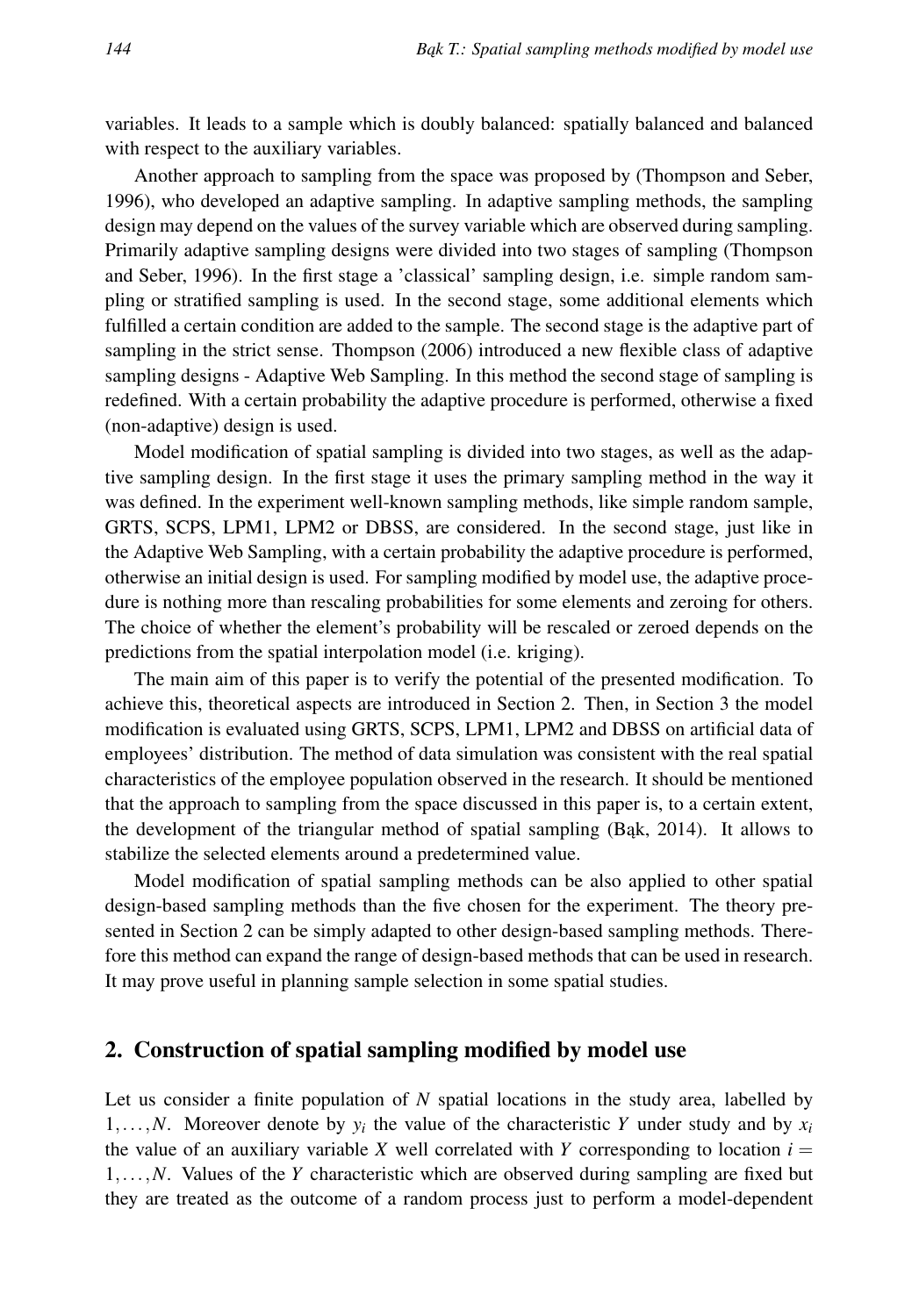prediction of these values:

$$
\{Y(i) : i \in \{1, \dots, N\}\}.
$$
\n(1)

Two stages of spatial sampling modified by model use may be distinguished, as in the case of adaptive sampling. In the first stage an initial sample  $\{i_1, \ldots, i_{n_0}\}$  consisted of  $n_0$ elements is selected. Each of  $n_0$  sampled elements is selected with drawing probabilities:

$$
p = [p_1, \ldots, p_N]. \tag{2}
$$

Furthermore,  $n_0$  realizations of the *Y* process are obtained. Denote them by  $y_{i_1}, \ldots, y_{i_{n_0}}$ . It means that for initial sample elements both values and locations are known. Therefore, it is possible to build statistical model to predict values of *Y* process for the whole population. Denote by  $\hat{Y}_{n_0}(i)$ ,  $i \in \{1, ..., N\}$  the predictions of the values of *Y* process which are based on the initial sample. These predictions modify drawing probabilities for next *m* elements. Then, the new predictor  $\hat{Y}_{n_0+m}(i), i \in \{1,...,N\}$  is constructed and then used to modify probabilities for elements  $n_0 + m + 1, ..., n_0 + 2m$ .

Let us consider that the predictor  $\hat{Y}_{n_0+(k-1)m}(i), i \in \{1, ..., N\}$  was constructed. Then, the sampling can be made in one of two ways: depending on the predictor  $\hat{Y}_{n_0+(k-1)m}(i)$ or in the same way as selection of the elements  $1, \ldots, n_0$  - using drawing probabilities (2). In other words a mixture of schemes is used (Thompson, 2006). Next, let us introduce the probability *dk*−1. Then, the condition that determinates the sampling scheme choice in the *k*-th drawing is:

$$
\exists_{i \in \{\{1,\dots,N\}\setminus\{i_1,\dots,i_{n_0+(k-1)m}\}\}} f(x_i, \hat{y}_i, \bar{x}, \bar{\hat{y}}) \in A,\tag{3}
$$

where  $\hat{y}_i, i \in \{1, ..., N\}$  are predictions of *Y* characteristic from the model  $\hat{Y}_{(k-1)m}(i)$ ,  $i \in$  $\{1,\ldots,N\}$ ,  $\bar{y}$  is the average value of those predictions and *A* is the subset of the range of *f* function. The construction of the function *f* is crucial for the efficiency of presented solution. For the purposes of description of the construction of spatial sampling modified by model use, we will limit ourselves to the general form of the *f* function. Some examples will be presented in the next section.

Depending on the satisfiability of the condition (3), the *k*-th drawing is conducted in one of two ways:

- Condition (3) is false. Then, a sampling method analogous to the one that has been used in the initial sampling stage is used. Drawing probabilities for *k*-th element are defined as  $p_k = p$ .
- Condition (3) is true. Then, two situations are possible. With probability 1−*dk*−1, the *k*-th element is sampled in the same way as when condition (3) is false. Otherwise, with probability  $d_{k-1}$ , the *k*-th element is sampled among the elements of the set

$$
H_{k-1} = \{i \in \{1, \ldots, N\} / \{i_1, \ldots, i_{k-1}\}: f(x_i, \hat{y}_i, \bar{x}, \bar{\hat{y}}) \in A\}.
$$
 (4)

It means that the next element could be selected only among elements fulfilling the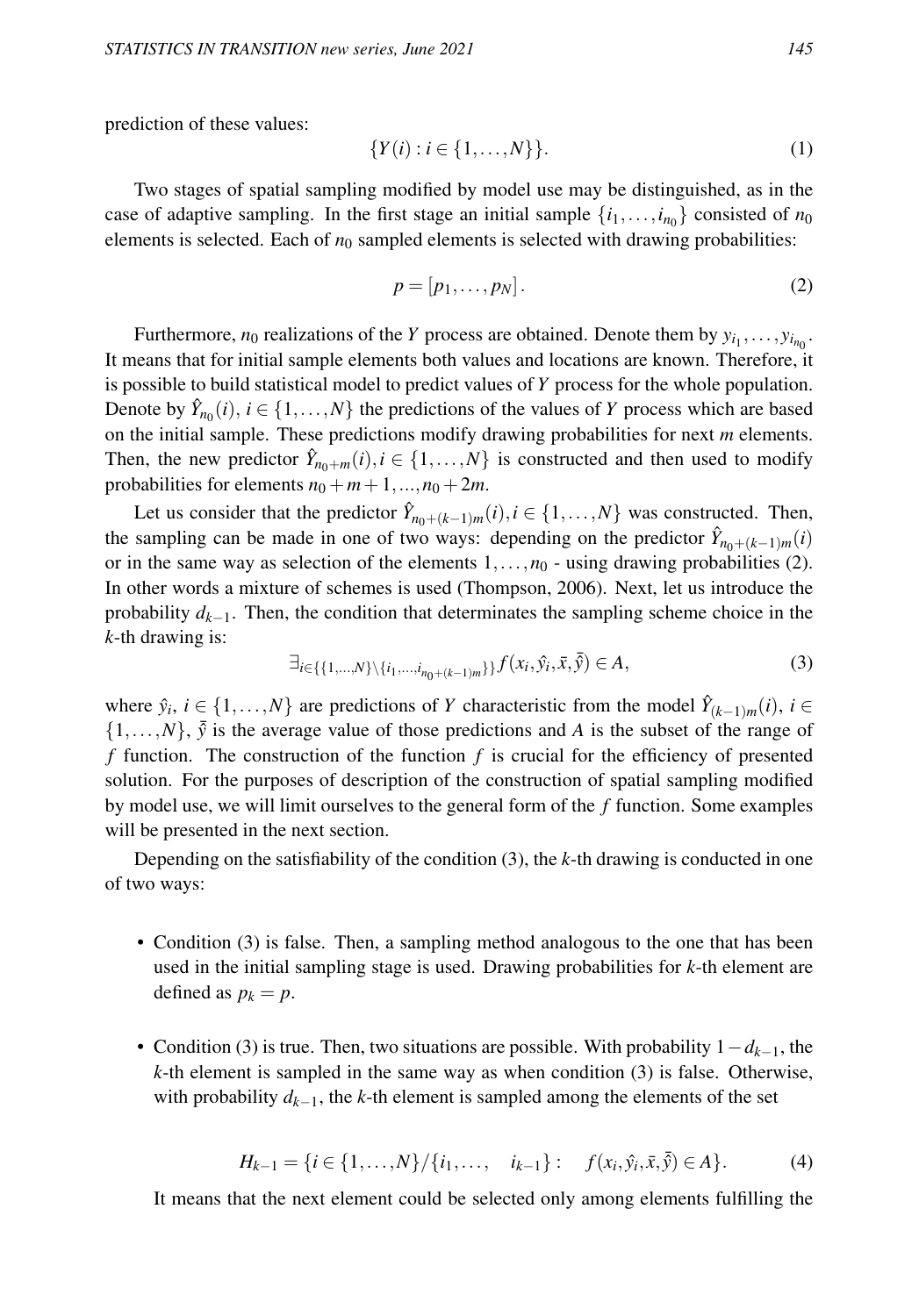condition (3). Then, vector  $p'_{k} = \begin{bmatrix} p'_{k,1}, \dots, p'_{k,N} \end{bmatrix}$  is defined as follows:

$$
p'_{k,i} = \begin{cases} \frac{p_{k,i}}{\sum_{i \in H_{k-1}} p_{k,i}}, \text{ when } i \in H_{k-1}, \\ 0, \text{ when } i \notin H_{k-1}. \end{cases}
$$
 (5)

In other words, probabilities in  $p'_k$  vector are proportional to probabilities in  $p_k$  for the elements of the set *Hk*−<sup>1</sup> and equal to 0 for other elements of the population. The probabilities  $p'_k$  are used to sample the *k*-th element.

As we can see, the sampling plan which was used at the initial stage is used at the second stage of sampling too. Moreover, probabilities  $p'_k$ ,  $k = n_0 + 1, ..., N$  are based on the probabilities  $p_k$ ,  $k = n_0 + 1, \ldots, N$ . Therefore, the choice of initial sampling has great impact on the spatial sampling modified by model use.

It should be emphasized that the construction of vector (5) implies that sampling without replacement is considered. However, spatial sampling modified by model use can be easily transformed into sampling with replacement. However, it was not done in this paper in order to keep the structure of the paper more transparent.

The basic feature of the  $d_k$ ,  $k = n_0, \ldots, n-1$  is that the higher the value of  $d_k$ , the greater 'adaptability' (ability to learn on already sampled elements) of the sampling scheme. On the other hand, the precision of the 'adaptability' is based on the precision of the model, which is mainly conditioned by the number of already sampled elements. It is well known that the precision of the spatial model increases with increasing sample size (Cressie, 1993). Therefore, a sequence of probabilities  $d_k$ ,  $k = n_0, \ldots, n-1$  should be increasing. In principle, the same assumption about the sequence  $d_k$ ,  $k = n_0, \ldots, n-1$  was made by Thompson (2006) in the Adaptive Web Sampling.

The sampling plan can be defined using the probabilities defined above. Let us denote final sample by  $s = \{i_1, i_2, \ldots, i_n\}$ . Then, the sampling plan is defined as:

$$
P(s) = \sum_{\{j_1,\dots,j_n\} \in S(s)} \prod_{m=1}^{n_0} p_{m,j_m}
$$
  

$$
\prod_{k=n_0+1}^n \left[ P(\bar{H}_{k-1}=0) p_{k,j_k} + P(\bar{H}_{k-1} \neq 0) \left( p'_{k,j_k} d_{k-1} + p'_{k,j_k} (1 - d_{k-1}) \right) \right],
$$
 (6)

where  $S(s)$  is a set of all permutation of *s* and  $\overline{H}_k$  is cardinality of the  $H_k$  set. The sampling plan (6) is conditioned by probabilities  $P(\bar{H}_k \neq 0)$  and  $P(\bar{H}_k = 0)$ . In other words, the sampling plan is primarily defined by model predictions on unsampled elements.

The use of model modification results in unequal first-order probabilities of inclusion. They depend on the results of modelling and cannot be defined explicitly. Fattorini (2006) proposed the method of using Horvitz-Thompson estimator in the case when an explicit derivation of the first-order probabilities of inclusion is prohibitive. This approach was later developed in several papers (Thompson and Wu, 2008; Gamrot, 2014).

Let us assume that *M* samples from the population  $\{1, \ldots, N\}$  are selected independently and by repeating the same rules. An invariably positive estimator of the first-order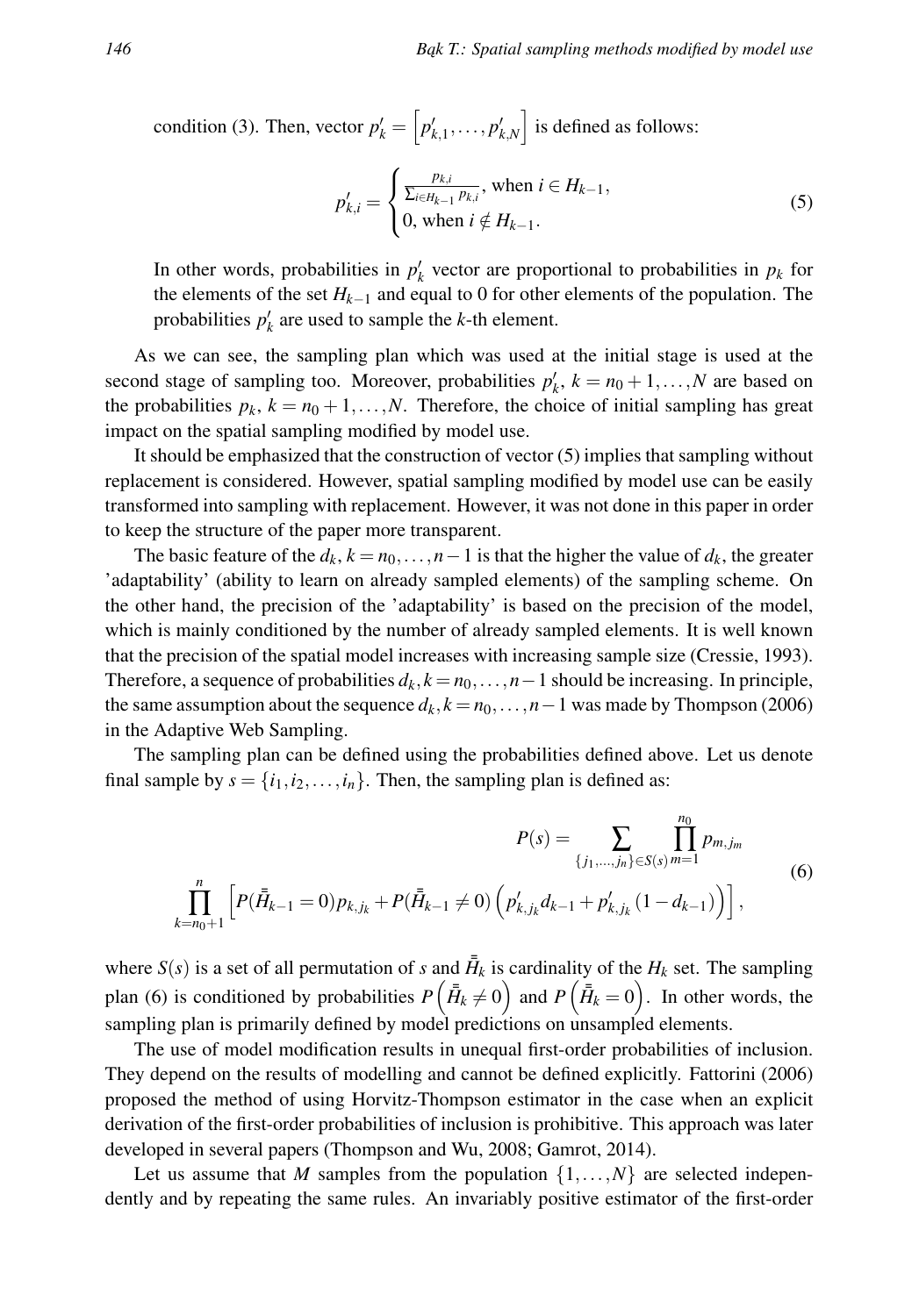probabilities of inclusion  $\pi_j$ ,  $j = 1, \ldots, N$  is

$$
\hat{\pi}_j = \frac{m_j + 1}{M + 1}, \quad j = 1, ..., N,
$$
\n(7)

where  $m_j$  is the total number of samples in which the *j*-th element was drawn. Since  $M \to \infty$ , then the asymptotically unbiased modification of the primary Horvitz-Thompson estimator is

$$
\hat{T} = \sum_{j=1}^{n} \frac{y_j}{\hat{\pi}_j}.\tag{8}
$$

Another, much simpler method of first order probabilities of inclusion will be evaluated too. First order probabilities of inclusion will be proportional to the auxiliary variable *X*:

$$
\pi_{X_j} = \frac{x_j}{\sum_{i=1}^N x_i}, \quad j = 1, ..., N.
$$
\n(9)

#### 3. Example of spatial sampling modified by model use

Let us consider a spatial research of the average number of employees by district. Elements under study are districts of a region. An additional characteristic observed during research is the number of inhabitants. Artificially generated data were prepared to illustrate the usefulness of spatial sampling modified by model use in such research. In the first step the *X* matrix of the size  $200 \times 200$  was generated. It contains simulated numbers of inhabitants. Each element of this matrix was sampled using one of three normal distributions:

$$
\sim \begin{cases}\n\mathcal{N}(2500, 120^2), \text{ when } (30 \le i \le 55 \text{ or } 155 \le i \le 190) \text{ and } 170 \le j \le 200, \\
\mathcal{N}(1500, 80^2), \text{ when } (1 \le i \le 30 \text{ or } 165 \le i \le 200) \text{ and } 1 \le j \le 45, \\
\mathcal{N}(2000, 100^2), \text{ in other cases,}\n\end{cases}
$$
\n(10)

where *i* and *j* are row and column index in *X* matrix respectively. Then, the *Y* matrix of the size  $200 \times 200$  was generated. Elements of the *Y* matrix are simulated values of the number of the employees. Values of the *Y* process were simulated in such a way that the correlation between *Y* and *X* was high (Pearson correlation coefficient equal to 0.928). Moreover, both matrices are identified with two-dimensional space  $X_1 \times X_2$  size of [0,200]  $\times$  [0,200]. Each element of both matrices is related to the fragment of the two-dimensional space. The size of each fragment is  $1 \times 1$  unit.

In practice, the spatial distribution of the employees, agglomerations is not as regular as *Y* matrix (Combes and Overman, 2004; Glaeser and Kerr, 2009). Therefore, from the two-dimensional space 300 fragments were sampled using uniform distribution. These 300 elements were treated as the population under study. Each population element is related to an appropriate element (realization of the random process) of *X* and *Y* matrices.. The average value of *X* characteristic in the final population was equal to 1990.794 inhabitants. It is assumed that the average value of *X* is known before sampling, but without the knowledge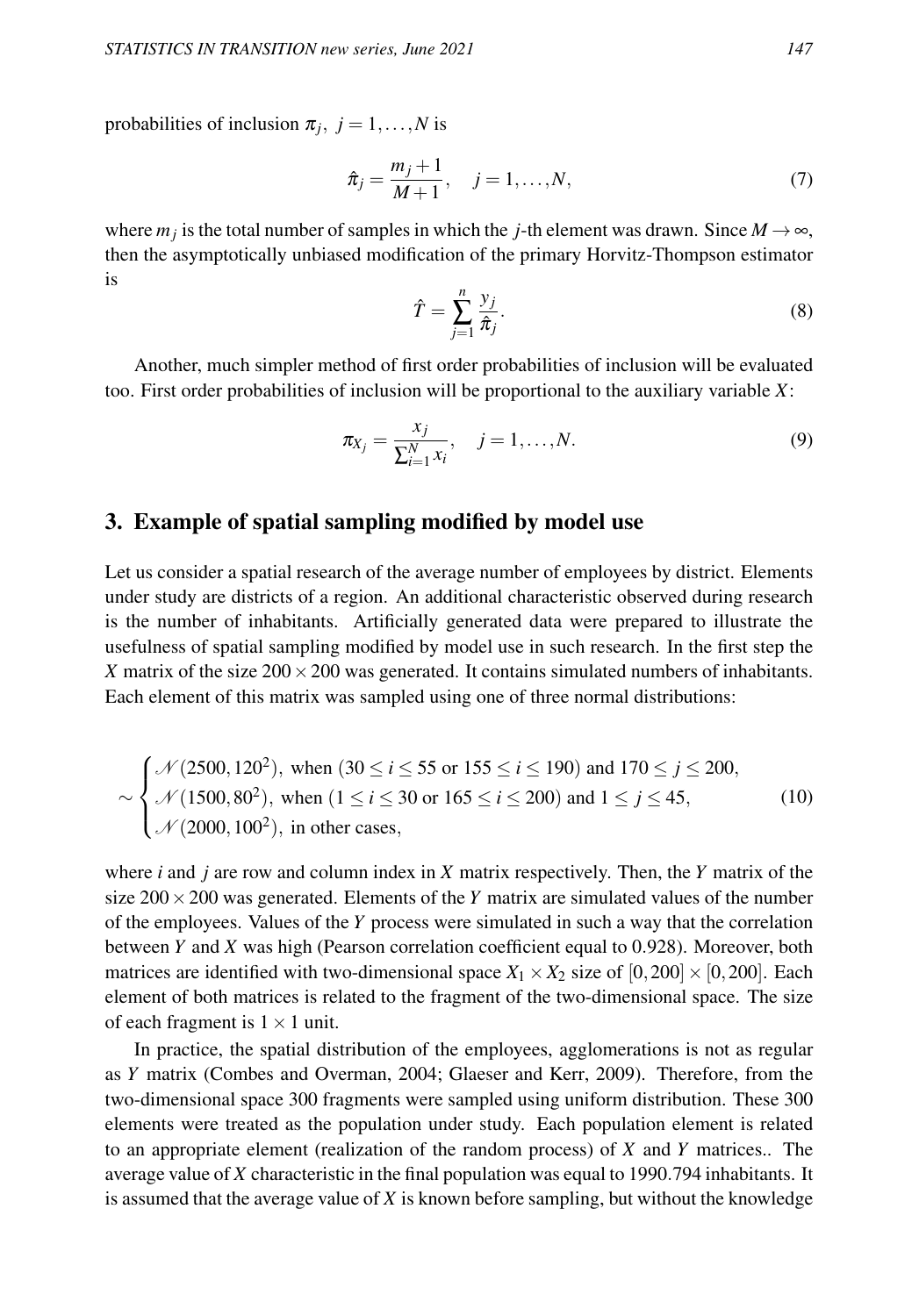of the value of a *X* variable in specific elements. In the case of *Y* characteristic the average value was equal to 501.477 employees and is not known before sampling. The spatial distribution of the population under study is shown in Figure 1. The distribution of *X* and *Y* characteristics in the population is shown in Figure 2 and Figure 3 respectively. For both characteristics two aggregations of lower values and two aggregations of higher values can be observed. The purpose of these aggregations is to simulate spatial heterogeneity.

Spatial sampling modified by model use was used to draw a sample from this population. Five sampling methods were considered as the initial sampling method. Three of them were: Spatially Correlated Poisson Sampling method (SCPS) and both Local Pivotal methods (LPM1 and LPM2). Each of them exploits the information about spatial location of the population elements. The fourth of the methods was Cube method (CM), which is an example of balanced sampling, and the fifth was Unequal Probability Sampling (UPS). The last two methods use the information from auxiliary variables. The first-order inclusion probabilities were defined proportionally to the auxiliary variable for each initial sampling methods.

Ordinary kriging was chosen as a spatial data modeling method. The kriging model was built using *automap* package in R language (Hiemstra et al., 2008). Already sampled elements were used to variogram estimation. Spherical, exponential, Gaussian and Matern family models were considered as potential shape of the variogram. Finally, the sampling algorithm picked the variogram model that has the smallest residual sum of squares and used it in kriging modelling.

Kriging refers to making inferences on unobserved values of random process  $X(i) : i \in$ {1,...,*N*} from data (Cressie, 1993)

$$
\{x_{i_1},\ldots,x_{i_n}\}\tag{11}
$$

observed at *n* known spatial locations

$$
\{i_1,\ldots,i_n\}.\tag{12}
$$

Ordinary kriging refers to spatial predictor  $\hat{X}$ , which fulfils the following two assumptions:

$$
1. X(i) = \mu + \varepsilon(i), \tag{13}
$$

where  $i \in \{1, \ldots, N\}$ ,  $\varepsilon(i)$  is the error process with the expected value equal to 0 and  $\mu$  is unknown.

$$
2. \hat{X}(i) = \sum_{j=1}^{n} \lambda_j x_{i_j}, \qquad (14)
$$

where  $\sum_{j=1}^{n} \lambda_j = 1$  and  $i \in \{1, ..., N\}$ . Weights  $\lambda_j, j = 1, ..., n$  are determined by Lagrange multipliers so as to minimize the mean square error of the  $\hat{X}$  predictor. As a result, the best linear unbiased predictor is obtained (Cressie, 1993).

Condition (3) was defined generally. To make it easier to interpret and use, let us con-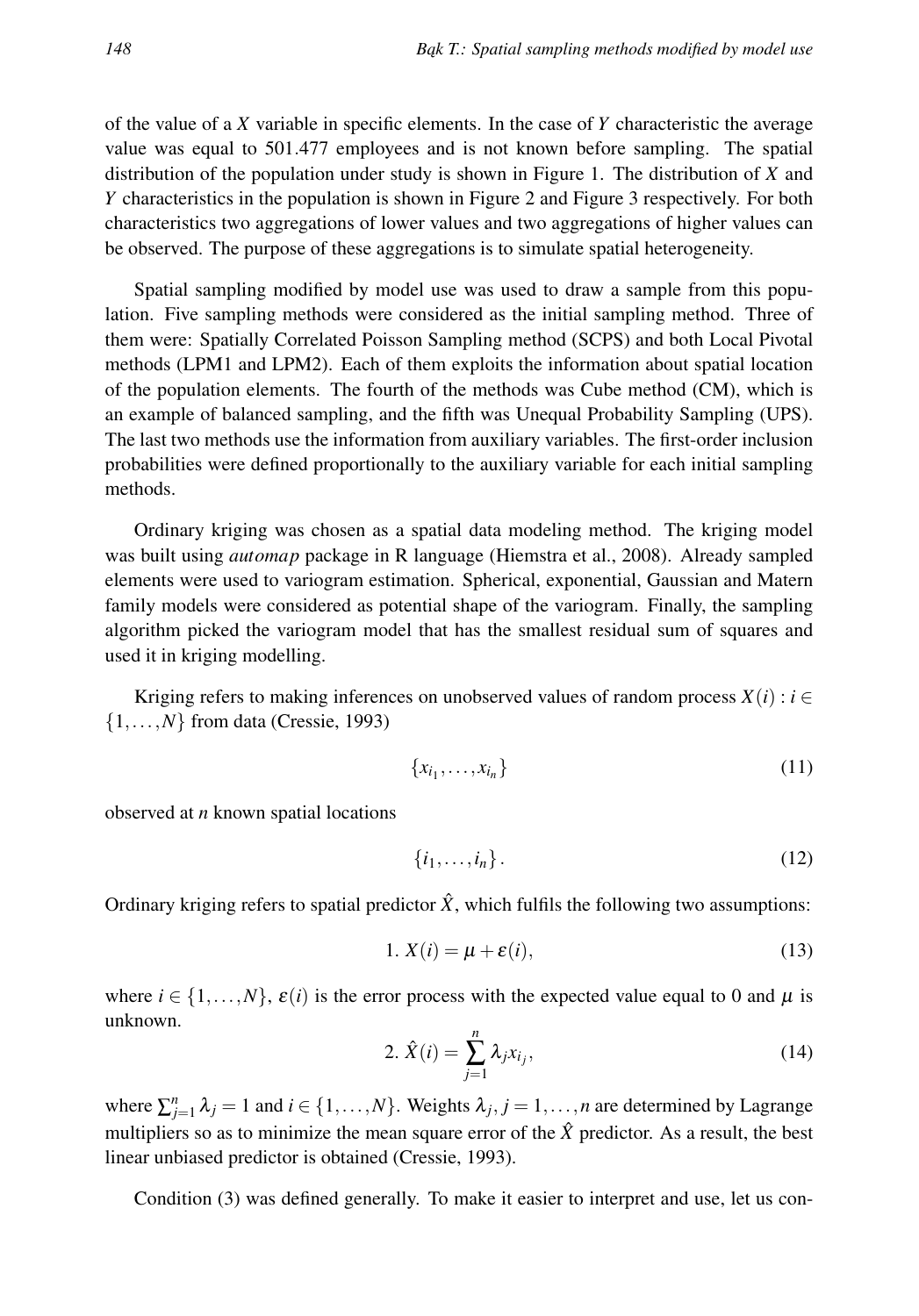

Figure 1: Population distribution.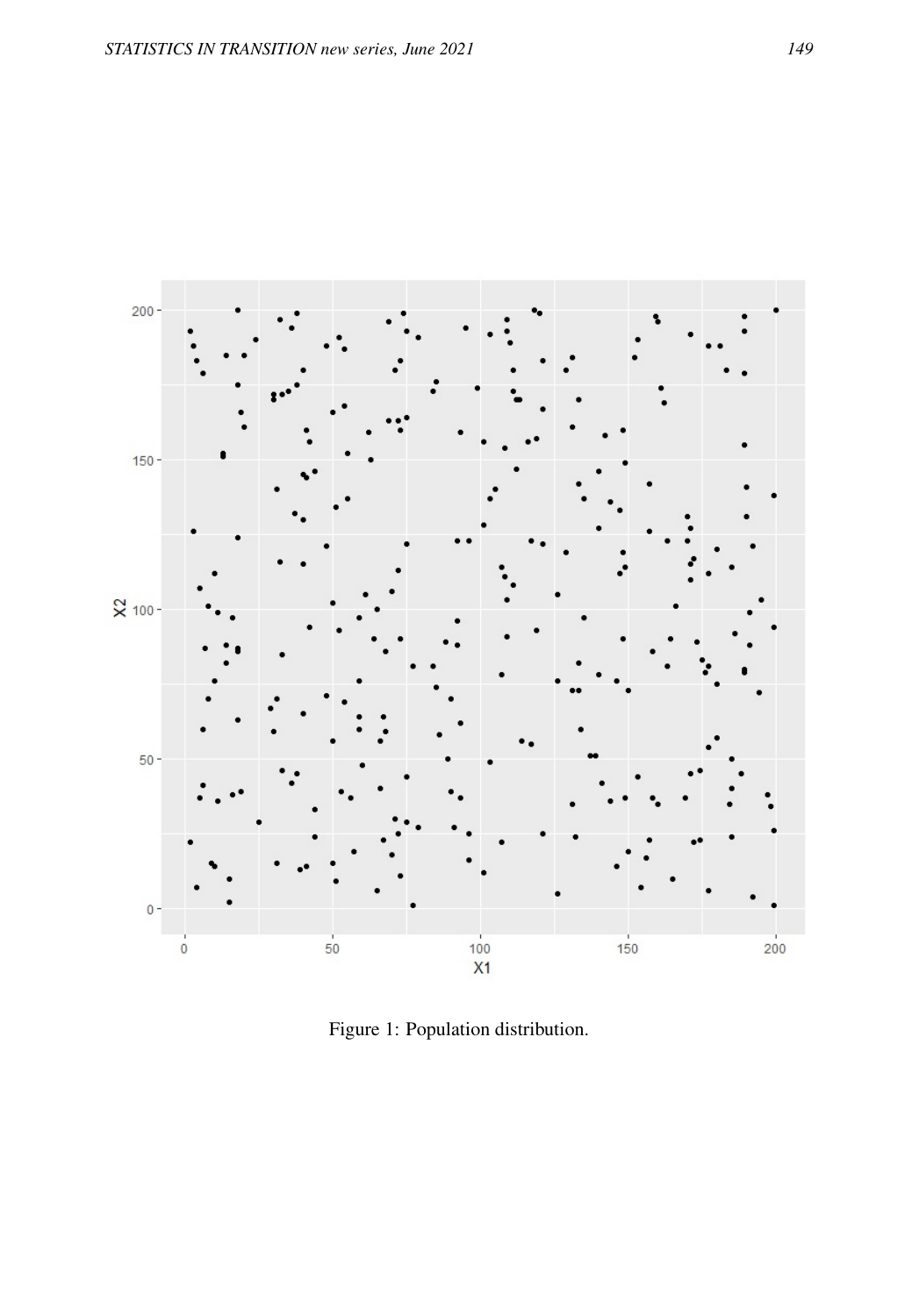

Figure 2: *X* characteristic distribution. Figure 3: *Y* characteristic distribution.



sider  $f(x_i, \hat{y}_i, \bar{x}, \bar{\hat{y}}) = ||\hat{x}_i - \bar{x}||$  and  $A = [0, c]$ . Then, condition (3) can be represented as:

$$
\|\hat{x}_i - \bar{x}\| \le c,\tag{15}
$$

and can be explained as a tendency to prefer elements for which the value of *X* is close to the average.

The sample size of  $n = 100$ , and the initial sample size of  $n_0 = 50$  were considered. The sequence  $\{d_k\}$ ,  $k = 50$ , ..., *n* − 1 was defined as

$$
d_k = \frac{k}{100}, k = 50, \dots, 99.
$$
 (16)

The value of *c* coefficient was equal to 5, which was about 25% of standard deviation of *X*. Hereby, increased probabilities of the values of *X* characteristic which are close to the average value  $\bar{x}$  was achieved. For each of five initial sampling methods, sampling of 100 elements was repeated 10 000 times to achieve, through the Monte Carlo method, estimation of the first-order inclusion probabilities.

Two different approaches to the first-order probabilities of inclusion definition were considered. The first was the empirical approach (7), which was based on Monte Carlo simulation. In this approach, the first-order probability of inclusion tends to increase when the  $|X - \bar{x}|$  variable decreases. In the second approach, the first-order probabilities of inclusion were proportional to the auxiliary variable (9). For both approaches and each type of initial sampling method 1 000 samples were selected.

Results of spatial sampling modified by model use were compared to primary forms of sampling methods (the one which were used as initial sampling methods). Therefore, 1 000 samples, each consisting of 100 elements, were selected using all five sampling methods used for initial sampling. Estimation was based on the first-order probabilities of inclusion proportional to the auxiliary variable.

For each sampling method the Horvitz-Thompson estimators were calculated. Effi-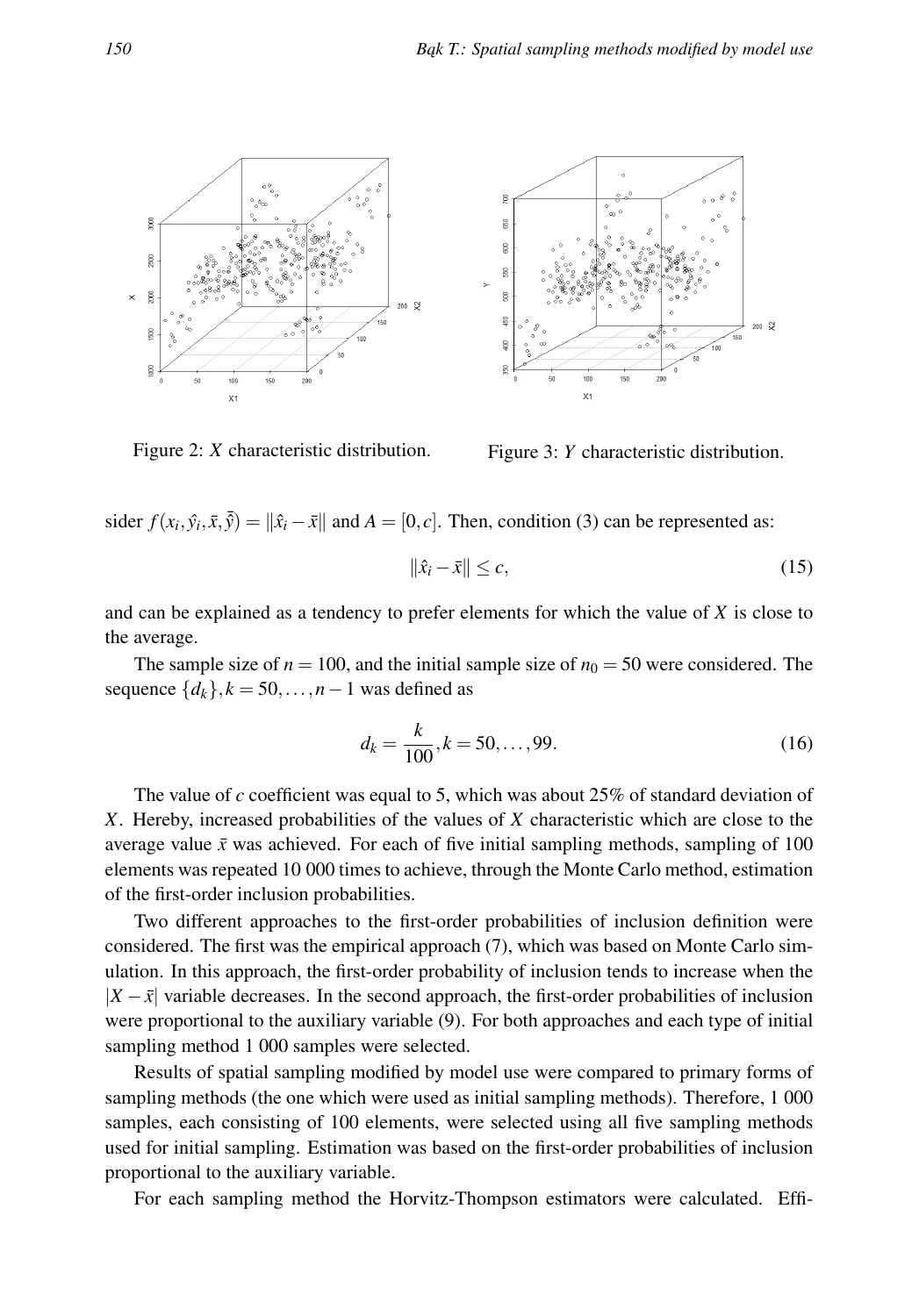ciency of spatial sampling modified by model use was verified using rRMSE of the estimator of the mean of *Y*. Results are presented in Table 1.

| Method           | Spatial sampling modified  | Spatial sampling modified    | Spatial sampling |
|------------------|----------------------------|------------------------------|------------------|
|                  | by model usage -           | by model usage -             | method           |
|                  | Probabilities of inclusion | Probabilities of inclusion   | in primary form  |
|                  | based on Monte Carlo       | proportional to $X$ variable |                  |
| <b>CM</b>        | $0.467\%$                  | 0.298%                       | 0.371%           |
| LPM1             | 0.489%                     | 0.306%                       | 0.279%           |
| LPM <sub>2</sub> | 0.464%                     | 0.275%                       | 0.280%           |
| <b>SCPS</b>      | 0.478%                     | 0.276%                       | 0.324%           |
| <b>UPS</b>       | $0.494\%$                  | 0.296%                       | 0.310%           |

Table 1: rRMSE for different sampling methods, c=5.

rRMSE for estimators based on the Monte Carlo first-order probabilities of inclusion was significantly higher than for the other two approaches. Spatial sampling modified by model use with the first-order probabilities of inclusion proportional to the auxiliary variable delivered lower rRMSE than the primary form for all methods except LPM1.

Simulation was repeated for *c* equal to 10, 15, 20 and 25. Results are presented in Tables from 2 to 5 respectively.

| Method           | Spatial sampling modified  | Spatial sampling modified    | Spatial sampling |
|------------------|----------------------------|------------------------------|------------------|
|                  | by model usage -           | by model usage -             | method           |
|                  | Probabilities of inclusion | Probabilities of inclusion   | in primary form  |
|                  | based on Monte Carlo       | proportional to $X$ variable |                  |
| CM               | 0.541%                     | 0.299%                       | 0.371%           |
| LPM1             | 0.512%                     | 0.276%                       | 0.279%           |
| LPM <sub>2</sub> | 0.547%                     | $0.267\%$                    | 0.280%           |
| <b>SCPS</b>      | 0.559%                     | 0.285%                       | 0.324%           |
| <b>UPS</b>       | 0.491%                     | 0.296%                       | 0.310%           |

Table 2: rRMSE for different sampling methods, c=10.

Table 3: rRMSE for different sampling methods, c=15.

| Method           | Spatial sampling modified  | Spatial sampling modified    | Spatial sampling |
|------------------|----------------------------|------------------------------|------------------|
|                  | by model usage -           | by model usage -             | method           |
|                  | Probabilities of inclusion | Probabilities of inclusion   | in primary form  |
|                  | based on Monte Carlo       | proportional to $X$ variable |                  |
| CM.              | $0.507\%$                  | 0.302%                       | 0.371%           |
| LPM1             | 0.522%                     | 0.342%                       | 0.279%           |
| LPM <sub>2</sub> | $0.494\%$                  | 0.270%                       | 0.280%           |
| <b>SCPS</b>      | 0.483%                     | 0.273%                       | $0.324\%$        |
| <b>UPS</b>       | $0.477\%$                  | 0.295%                       | 0.310%           |

The results show that for Cube method, Spatially Correlated Poisson Sampling method and Unequal Probability Sampling model modification increases sampling efficiency (in terms of rRMSE reduction) and it is independent from the *c* value. Modification of UPS method delivered quite stable rRMSE values for different *c* values. Model modification of SCPS and CM methods had generally higher rRMSE values for higher *c* values. LPM1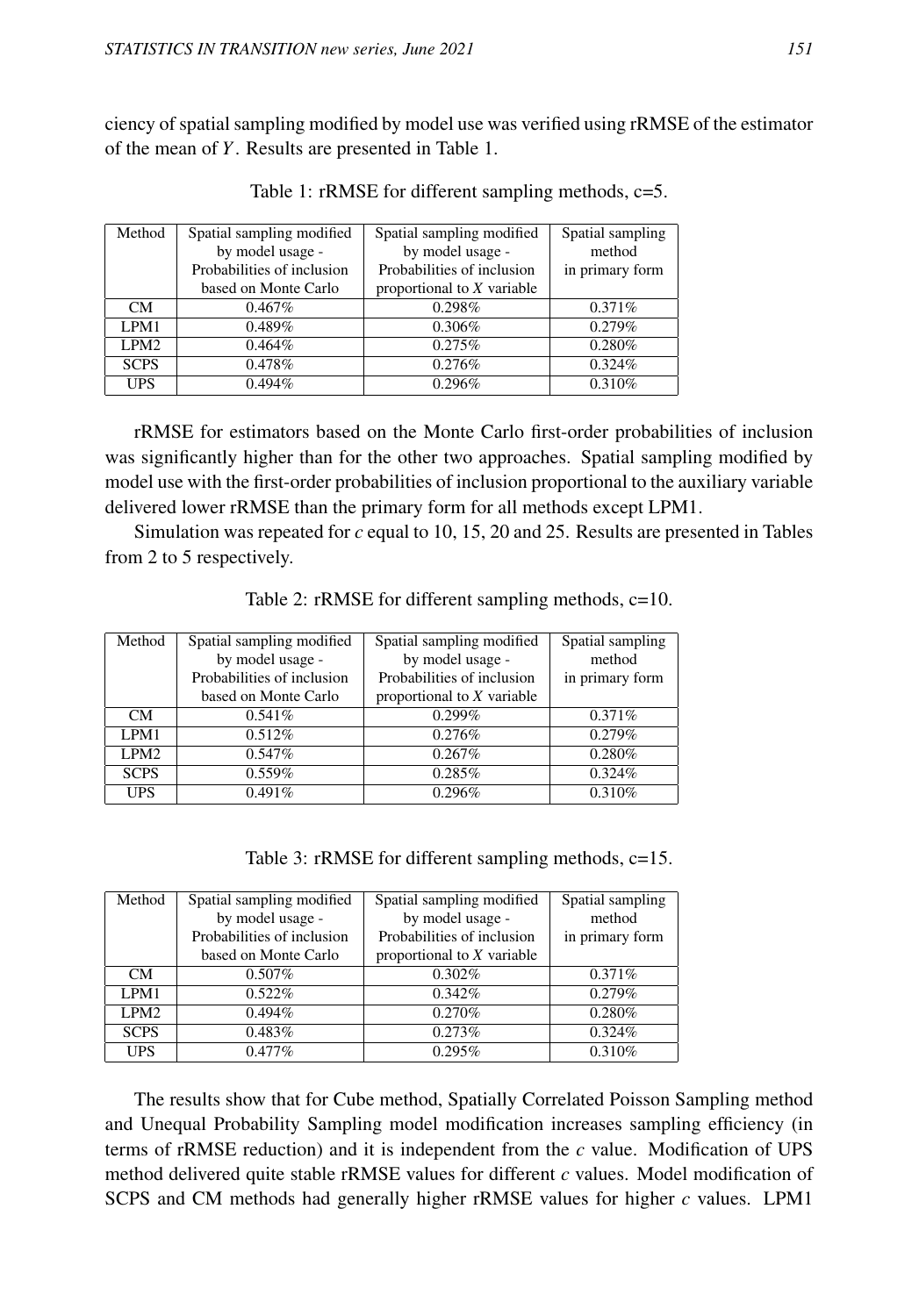| Method           | Spatial sampling modified  | Spatial sampling modified    | Spatial sampling |
|------------------|----------------------------|------------------------------|------------------|
|                  | by model usage -           | by model usage -             | method           |
|                  | Probabilities of inclusion | Probabilities of inclusion   | in primary form  |
|                  | based on Monte Carlo       | proportional to $X$ variable |                  |
| CM.              | $0.485\%$                  | 0.336%                       | 0.371%           |
| LPM1             | 0.549%                     | 0.286%                       | 0.279%           |
| LPM <sub>2</sub> | 0.538%                     | $0.322\%$                    | 0.280%           |
| <b>SCPS</b>      | $0.497\%$                  | 0.316%                       | 0.324%           |
| <b>UPS</b>       | $0.465\%$                  | 0.298%                       | 0.310%           |

Table 4: rRMSE for different sampling methods, c=20.

Table 5: rRMSE for different sampling methods, c=25.

| Method           | Spatial sampling modified  | Spatial sampling modified    | Spatial sampling |
|------------------|----------------------------|------------------------------|------------------|
|                  | by model usage -           | by model usage -             | method           |
|                  | Probabilities of inclusion | Probabilities of inclusion   | in primary form  |
|                  | based on Monte Carlo       | proportional to $X$ variable |                  |
| CM.              | 0.452%                     | 0.331%                       | $0.371\%$        |
| LPM1             | $0.507\%$                  | 0.326%                       | 0.279%           |
| LPM <sub>2</sub> | $0.408\%$                  | $0.304\%$                    | 0.280%           |
| <b>SCPS</b>      | 0.472%                     | 0.309%                       | 0.324%           |
| <b>UPS</b>       | 0.441%                     | 0.293%                       | 0.310%           |

modified by model use achieved a better rRMSE value than primary LPM1 only for  $c = 10$ and the difference was negligible. As a rule, model modification was inefficient for this sampling method. In the case of LPM2, model modification delivered better efficiency for low values of *c* parameter. However, the gain was smaller than the ones obtained on CM, SCPS and UPS model modifications.

## 4. Conclusions

The choice of modelling method determines the efficiency of the presented sampling modification. The precision of the model is a key to achieve the main advantage of this sampling modification - stabilization of sampling elements around the global average value of the additional variable. In the presented example a very basic type of model - ordinary kriging, was chosen. It did not give a full picture of the influence of modelling method on sampling efficiency. The aim of the example was, however, to evaluate the potential of the presented modification rather than in-depth analysis of how changes in values of different parameters  $(n_0, m, d_k)$  impact the rRMSE on different populations. Such an analysis would require rather a more multi-aspect approach than the one used in the above example and need more research.

The aim of this paper was to evaluate the potential of model modification. Considering the results of the experiment in which the model modification often improved the quality of the underlying method, it can be concluded that model modification can also be used for other design-based methods. From a theoretical point of view, the presented solution can easily be translated into other methods. As a results, we obtained quite an effective method, which expands the range of design-based methods, which can be used in spatial research.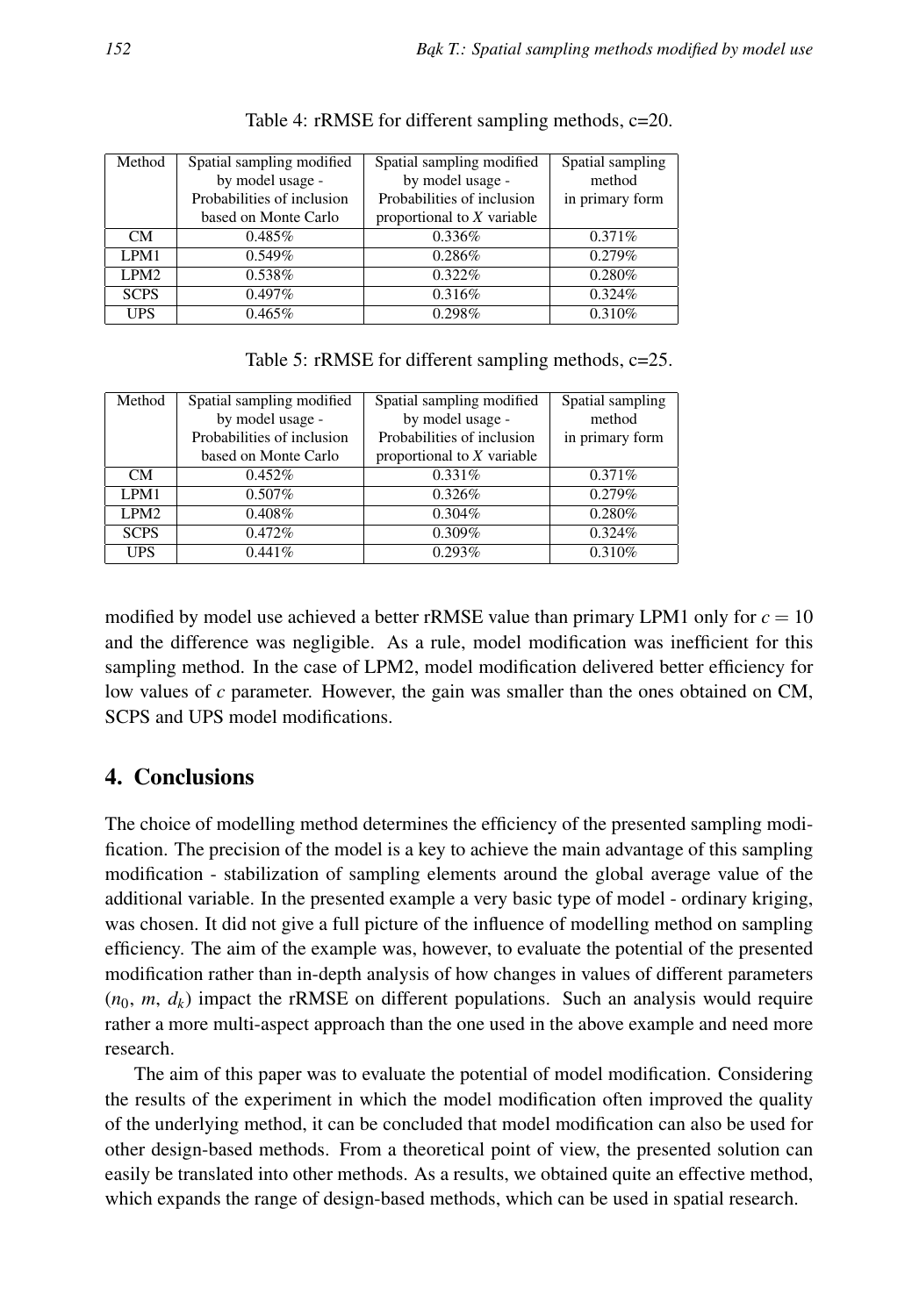Spatial sampling modified by model use requires ongoing access to statistical program which allows to construct kriging or other spatial models. This requirement could be fulfilled in two ways: by using mobile devices with the access to statistical software or by sending the information about sampled elements to a PC which works as a computational station. Both solutions increase the cost of research. However, both solutions should be treated as long-term investments in research equipment. Then, learning on the elements selected to the sample could be ongoing. Generally, real-time observation and analysis of the sample seems to be an interesting direction in the development of sampling methods.

The presented sampling modification gives a possibility to adjust the sampling method to the analysed population and its different characteristics. Adjustment could be introduced quite straightforwardly, by changes in the coefficients of spatial sampling modified by model use. It could also have other, more complex aspects, such as definition of probabilities of inclusion or modelling method choice. One can also think about further modification, which have not been discussed yet. One of more interesting in the author's opinion is to substitute  $\bar{x}$  value of the additional variable, which is known before sampling, by an average value  $\bar{y}$ of the characteristic under study, which is calculated during sampling process. After this change the sampling could be conducted without using the additional variable.

### References

- B ˛ak, T., (2014). Triangular method of spatial sampling. *Statistics in Transition*, Vol. 15/2, pp. 9–22.
- Bryant, D., Chang, Y., Rodger, C., and Wei, R., (2002). Two-dimensional balanced sampling plans excluding contiguous units. *Communications in Statistics - The- ory and Methods*, Vol. 31/8, pp. 1441–1455.
- Combes, P.-P., Overman, H., (2004). The spatial distribution of economic activities in the European union. *Handbook of Regional and Urban Economics*, Vol. 4, pp. 2845–2909.
- Cressie, N., (1993). Statistics for Spatial Data. *Wiley*.
- Deville, J.-C., Tillé, Y., (2004). Efficient balanced sampling: The cube method. *Biometrika*, 91(4), pp. 893–912.
- Fattorini, L., (2006). Applying the Horvitz-Thompson criterion in complex designs: a computer-intensive perspective for estimating inclusion probabilities. *Biometrika*, 93, pp. 269–278.
- Fattorini, L., Corona, P., Chirici, G., and Pagiarella, C., (2015). Design-based strategies for sampling spatial units from regular grids with applications to forest sur- veys, land use, and land cover estimation. *Environmetrics*, 26, pp. 216–228.